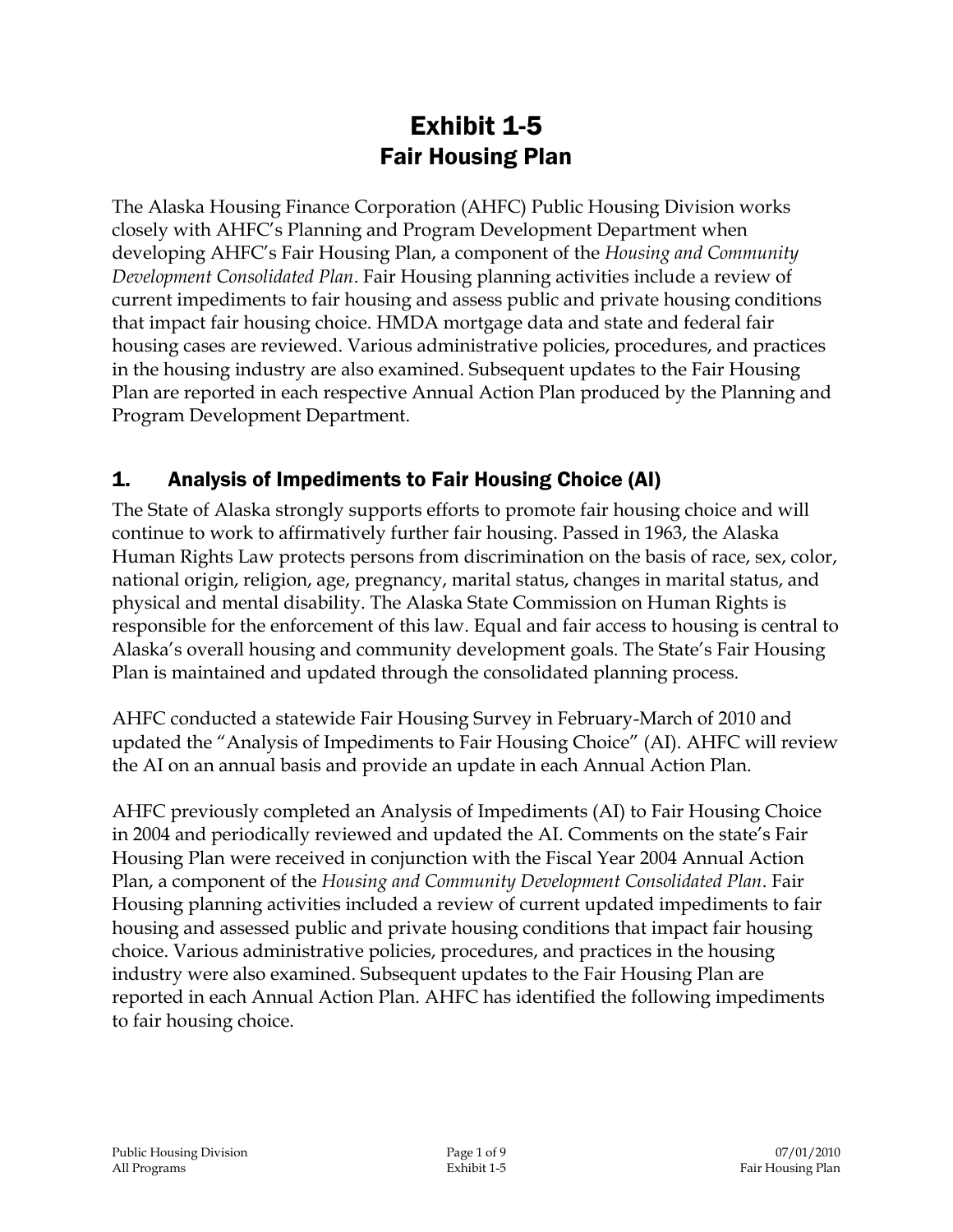#### 1.A Impediment 1 Lack of understanding of what types of discrimination are covered by Fair Housing laws is an impediment to fair housing choice.

The results of the 2010 Dittman Research Fair Housing Survey showed that majorities of respondents in all surveyed groups demonstrated an increased awareness of the types of discrimination that is illegal compared to the previous survey completed in August of 2003. However, respondents continue to identify groups that are not covered under the Fair Housing Act and not all respondents could identify all protected groups. This Fair Housing knowledge gap is a factor in several of the other impediments identified below. Some professional groups offer fair housing classes as part of the educational requirements for their licensing. The Institute of Real Estate Management was identified by 65 percent of the realtor/lender group as their primary trainer for Fair Housing. Outside of annual HUD and/or AHFC sponsored Fair Housing events, widespread availability for Fair Housing training has not been evident in all areas in Alaska.

### State's Response to Impediment 1:

AHFC will sponsor a Fair Housing/504 Training on an annual basis. This training is targeted for Public Housing Division staff, Community Housing Development Organizations, HOME grantees, and McKinney-Vento grantees. Other entities such as builders, realtors, landlords, and mortgage lending partners will be invited to attend these trainings on a space-available basis.

During SFY 2011, AHFC will work with the Alaska State Office of HUD to continue developing and implementing a Fair Housing outreach and training calendar. AHFC's Public Housing Division (PHD) may provide additional training on Fair Housing/ Section 504, specifically for PHD staff.

AHFC, in all of its tenant and participant notices, provides information about reasonable accommodations and the means to request an accommodation. With assistance from the HUD Office of Fair Housing, AHFC modified several of its reasonable accommodation forms to better serve both persons with disabilities and staff in the decision making process. In the summer of 2010, AHFC will contract with the firm Spectrum Consulting to provide Fair Housing/Section 504 training to staff, grantees, and the public.

### 1.B Impediment 2

#### Low awareness of available fair housing enforcement mechanisms, and the lack of fair housing advocacy organizations, is identified as an impediment.

All complaints and cases are filed either with the Seattle HUD Fair Housing Office or the Alaska State Commission for Human Rights. The 2010 Fair Housing Survey identified the Department of Housing and Urban Development as the clear first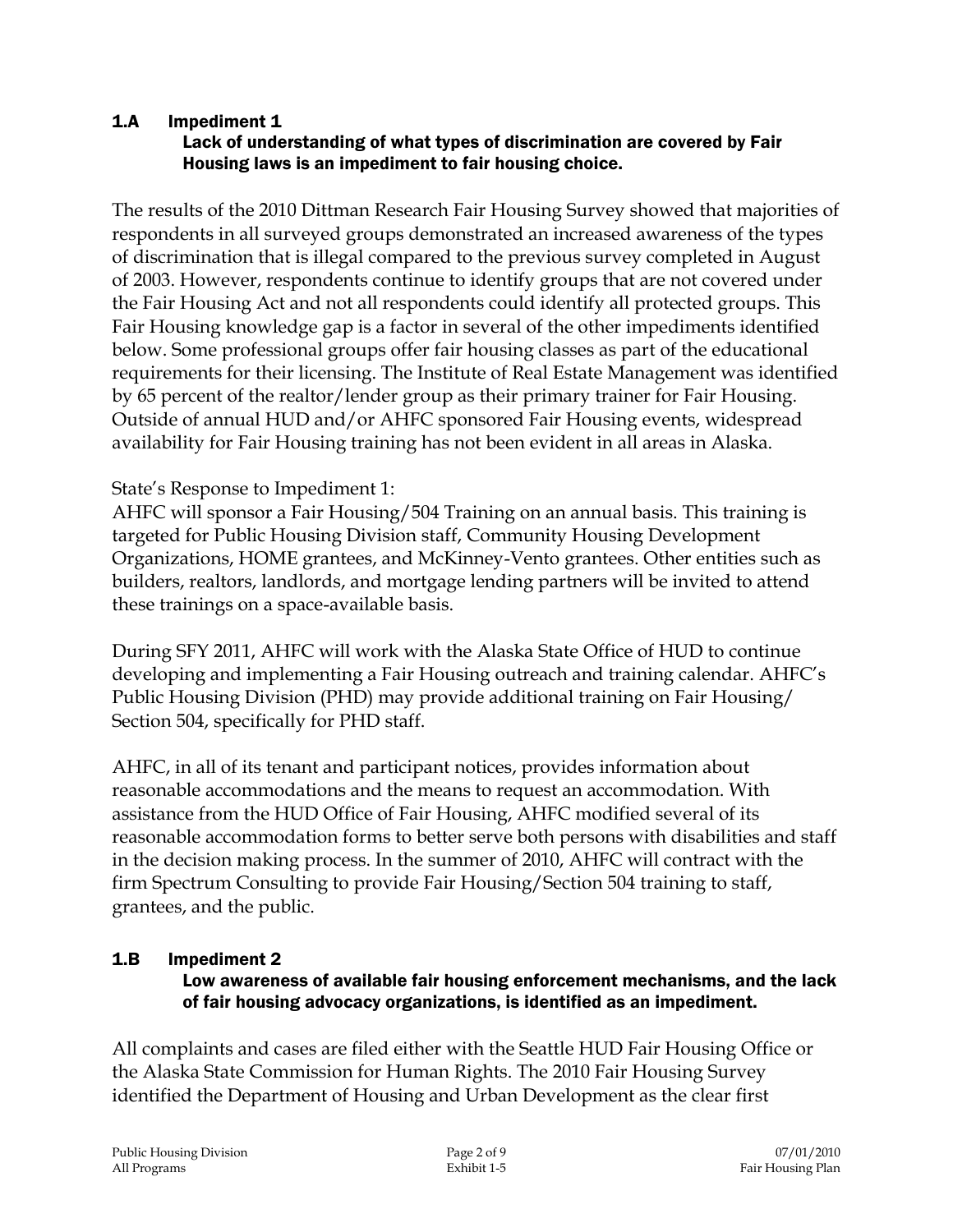recommendation regarding Fair Housing complaints, followed by the Alaska State Commission for Human Rights (ASCHR) and the Municipality of Anchorage Equal Rights Commission (ERC). Improvement was seen between 2003 and 2010; however, a low level of awareness of fair housing enforcement mechanisms continues to exist among the Residential Construction sector and the Property Manager sector, where respectively, 25 percent and 24 percent of the individuals surveyed were unsure of where to refer an individual who had a Fair Housing complaint. Among members of the general public, this awareness may be at an even lower level.

State's Response to Impediment 2:

AHFC, in all of its tenant and participant notices, provides information about reasonable accommodations and the means to request an accommodation. With assistance from the HUD Office of Fair Housing, AHFC modified several of its reasonable accommodation forms to better serve both persons with disabilities and staff in the decision making process.

During SFY 2011, AHFC will continue to provide information regarding fair housing and encourage potential fair housing program sponsors to apply for HUD Fair Housing funding. In cooperation with the Alaska State Field Office of HUD, AHFC will continue to work with other agencies and organizations to identify opportunities to increase awareness of fair housing enforcement mechanisms.

#### 1.C Impediment 3 Disabled Alaskans have limited housing opportunities because of financial barriers and the lack of accessible and appropriate housing stock.

The lack of housing stock that is both affordable and accessible continues to be an impediment to fair housing choice. Although improving from the 2003 Survey, areas of the housing industry continue to be unaware that persons with a disability are a protected class.

Disabled Alaskans generally have low income. Surveys of Alaska Mental Health Trust beneficiaries reveal that only 30-35 percent of adults with mental illness or developmental disabilities are employed. Those who are employed usually work in low paying or part-time jobs.

State's Response to Impediment 3:

During FY 2007/2008, AHFC continued to operate its Housing Choice Voucher Homeownership program targeting households with disabilities. The program is not accepting new participants; however, the program continues to serve over 30 families with a head of household, co-head, or spouse who experiences permanent disabilities.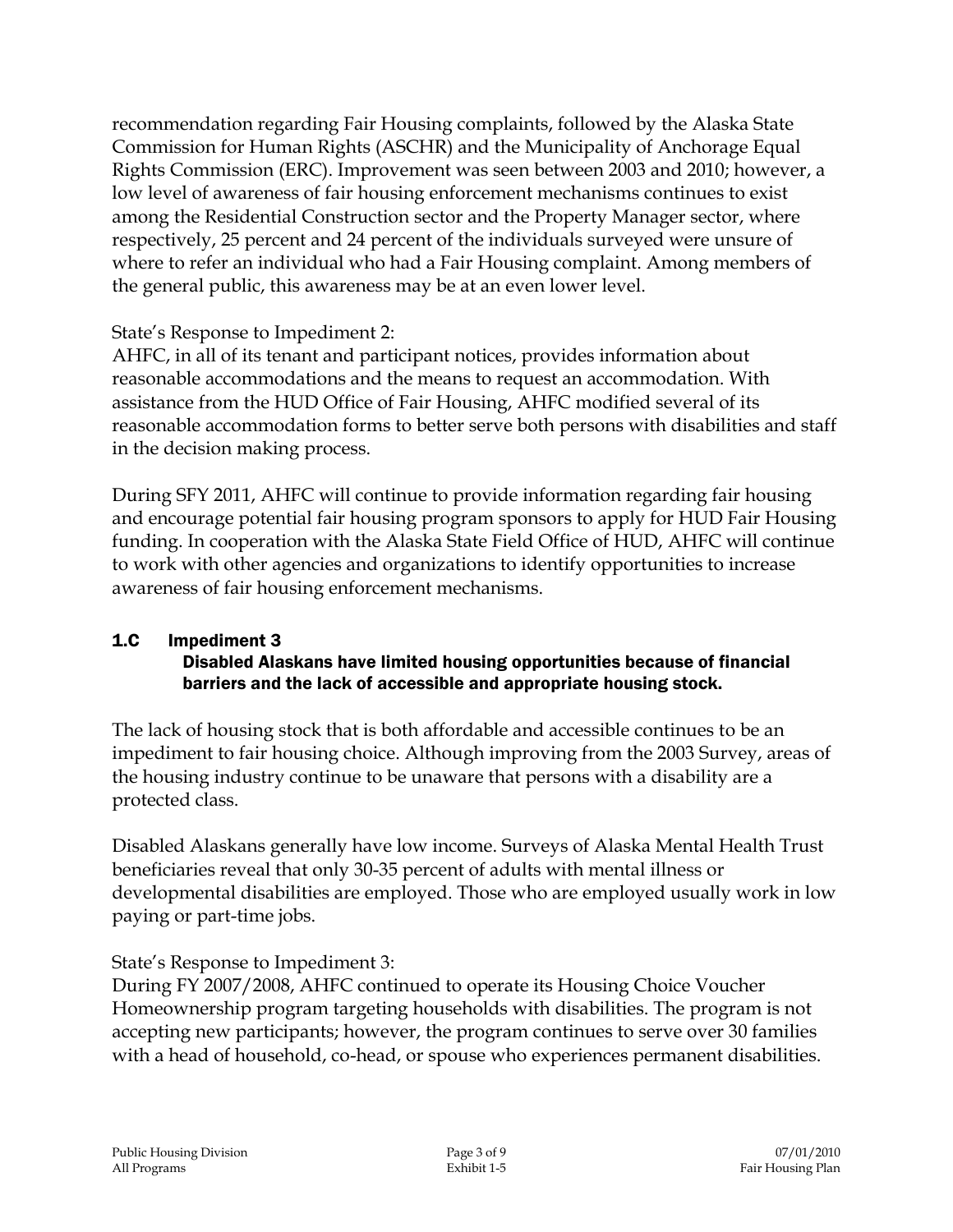The Public Housing Division is working with the Alaska Mental Health Trust in development of a project-based Housing Choice Voucher program targeting individuals who experience permanent and severe disabilities. In October of 2009 the Board of Directors approved the use of up to 10 percent of the Housing Choice Voucher portfolio (420 vouchers) for project-based assistance on behalf of persons with disabilities. Housing Choice Vouchers will be assigned to locations in conjunction with the Special Needs Housing Program.

AHFC continues to monitor use of the vouchers set-aside for disabled families and those receiving Medicaid Waiver services. AHFC has established a policy to recycle 100 vouchers to qualified persons with disabilities as vouchers are returned through attrition. Another 25 vouchers are targeted toward families on the Medicaid Waiver program; 20 vouchers are dedicated to families dually diagnosed with mental illness and substance abuse; almost 100 vouchers are set aside for homeless veterans under the Veterans Administration Supportive Housing program.

The AHFC GOAL Program Rating Criteria governs the award of Low-Income Housing Tax Credits, HOME Rental Development funds, and Senior Citizens Housing Development Funds. The GOAL Program makes 504 compliance mandatory and requires a basic percentage of units to be 504 compliant; in addition to this, the program will continue to award points for the number of units to be developed which are in excess of the minimum required by federal fair housing law, state or local law, or specific program requirements. In addition, the GOAL Rating and Award Criteria Plan will award points for projects that serve special needs populations.

In the 2010 Fair Housing Survey, 70 percent of the Residential Construction sector surveyed indicated that they would incorporate universal design and accessibility features into the homes they build in the future. Only 40 percent of this sector in 2003 indicated that they would utilize universal design in 2003. This represents a substantial increase in the level of awareness and willingness to provide housing that provides accessibility for all.

#### 1.D Impediment 4 Various administrative policies, procedures, and practices are impediments to fair housing choice for members of protected classes.

Many individuals and organizations active in the housing industry do not perceive fair housing discrimination to be a significant problem. AHFC's 2003 Fair Housing Survey showed that 5 percent or less of the realtors, mortgage lenders, and builders surveyed believed that fair housing discrimination was a problem; AHFC's 2010 survey mirrored the 2003 Survey results. Sixteen percent (16%) of all renters surveyed in the 2010 Fair Housing Survey believed that fair housing discrimination was a problem, while only 2 percent of the property managers surveyed viewed housing discrimination as a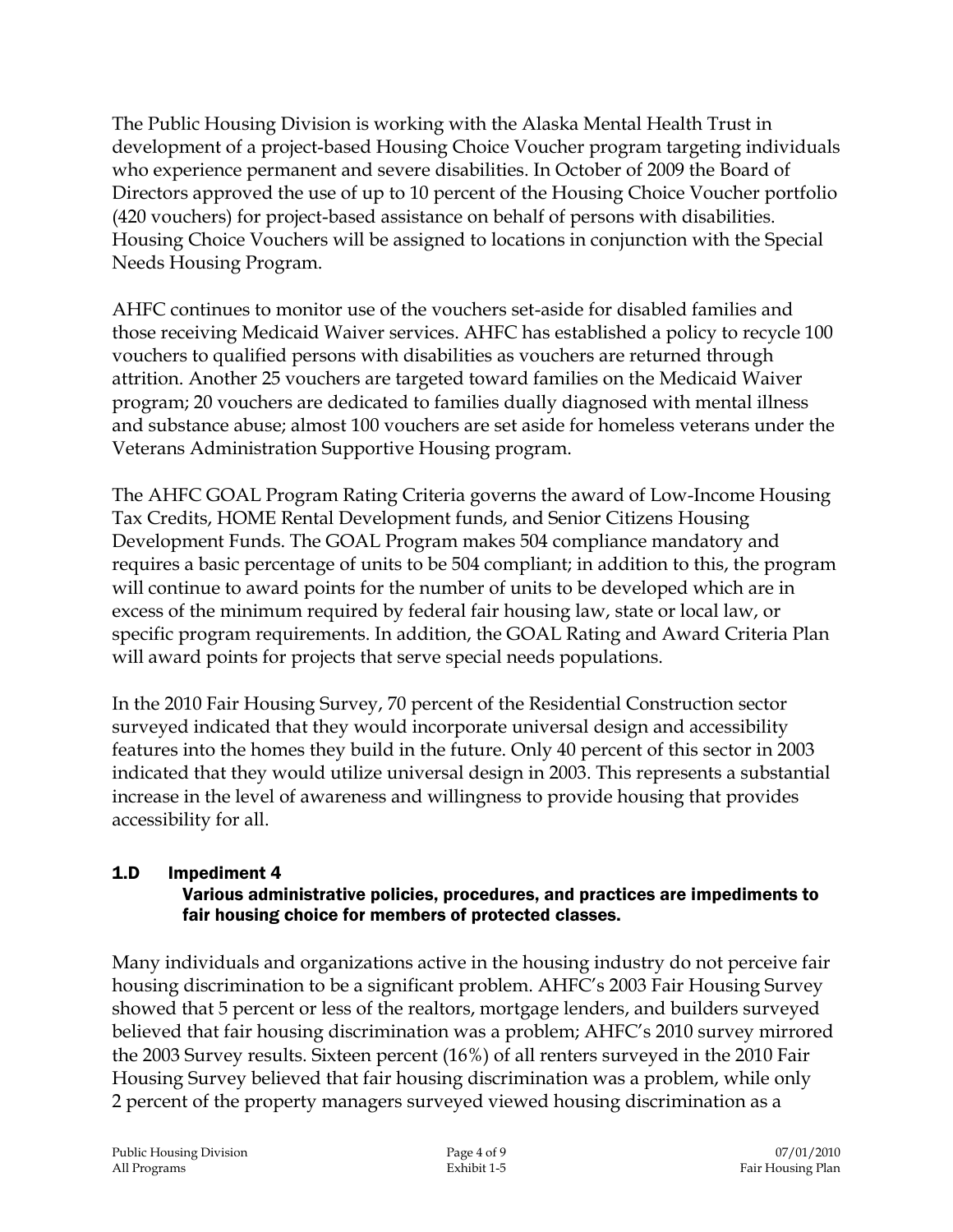problem. Non-profit and agency providers reported the highest level of perceived fair housing discrimination, with 27 percent of agency providers surveyed believing discrimination to be a problem. The 2010 Fair Housing survey revealed a significant increase in educational opportunities on the topic of Fair Housing and Section 504. Realtors (98%) report the highest total level of training regarding Fair Housing laws, and the training was provided most often through the "Institute of Real Estate Management." Rental Property Managers reported the least amount of training. Increased efforts are needed to continue to examine administrative policies, procedures, and practices for potential impediments to fair housing.

Reasonable accommodation for persons with disabilities is one specific area with potential negative impacts. Some level of awareness exists in the area of reasonable accommodation for persons with observable physical disabilities. However, further opportunities exist to improve clarity and comprehension of reasonable accommodations for persons with disabilities not easily observable.

In general, the level of awareness and comprehension of fair housing laws and enforcement mechanisms could be enhanced to communicate the gravity associated with fair housing discrimination.

State's Response to Impediment 4:

During FY 2007/2008, the AHFC Public Housing Division updated its 504 Self Analysis including updated Fair Housing documentation. AHFC continues to update the Self Analysis as units are modified and/or rehabilitation projects move forward. This review covers records retention; further examination of impediments to fair housing choice within housing assistance programs; ensuring that the next available mobility accessible unit in public housing is targeted to waiting list family requiring those features; and working with local jurisdictions to implement any of their initiatives to affirmatively further fair housing that require AHFC Public Housing Division involvement.

AHFC has developed a Limited English Proficiency Plan (LEP) for its Public Housing Division. At the Corporate level, the plan includes a contract for 24/7 telephonic translation services.

To the extent reasonable, AHFC will work with real estate industry trade and professional organizations and the Alaska Municipal League to encourage an on-going review of the administrative, operating, and business practices that may have fair housing implications. In April 2008 AHFC sponsored a two-day section 504 accessibility seminar designed for architects and builders. While well attended, it also highlighted discrepancies between the various standards and codes a builder must abide by; not least of which is HUD reliance on using the Uniform Federal Accessibility Standards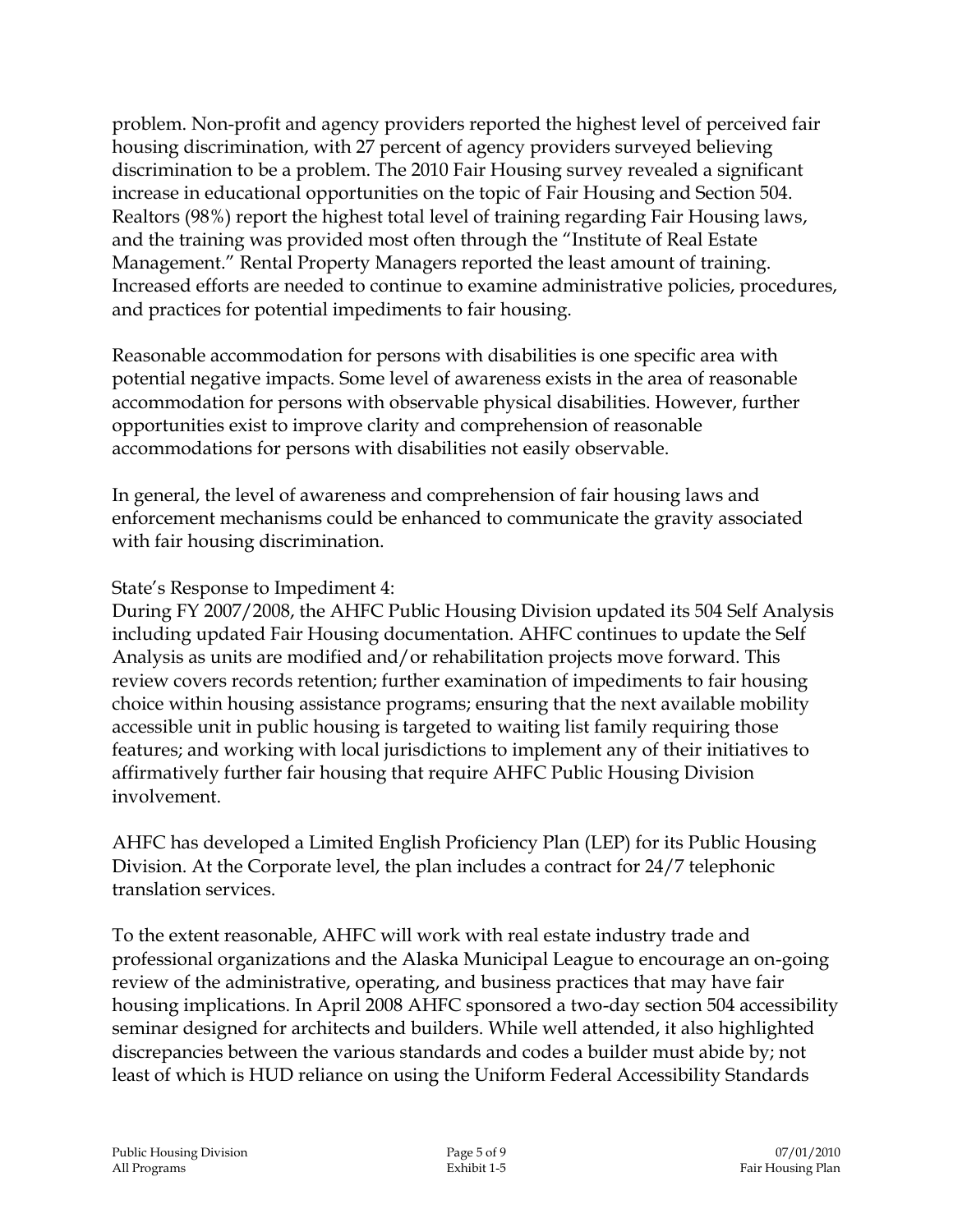(UFAS) when other organizations are using the newer Architectural Barriers Act (ABA) Standards.

AHFC is working with the State of Alaska's Department of Law to revise a portion of the Landlord Tenant Act clarifying language related to a landlord's approval of tenants under a sub-lease. AHFC anticipates that a legislative bill to change the Landlord Tenant Act will be reintroduced during the next legislative session. The Alaska Attorney General's office is revising the State of Alaska Landlord Tenant Act booklet to reflect the necessary changes.

# 1.E Impediment 5

#### The lack of available affordable housing stock, that is designed to meet the needs of individuals who are in protected classes, may be an impediment to fair housing.

The 2010 Fair Housing Survey indicates that one out of every three renters, who had problems finding a rental, reported they had some form of disability and among these renters, their disability made it more difficult to find a place to live.

By a wide margin, the major barriers in both the 2003 and 2010 Fair Housing Surveys were reported to be the high costs and rents associated with existing housing and a general shortage of appropriate affordable housing stock. One specific example concerns larger households. A significant percentage of the individuals assisted by agency and non-profit service providers surveyed were members of protected classes. Thirty-five percent of these agencies reported that large families were the hardest to place due to people "not wanting to rent to large families" (23%), a "housing shortage" in general (20%), and more specifically a "shortage of affordable housing" (18%). This statistic represents a 7 percent drop from the 2003 Fair Housing Survey, but represents a continuing unmet need in the State.

Annual point-in-time homeless surveys conducted by Alaska Housing Finance Corporation show that Alaska's homeless population continues to have a high percentage of persons who are in a protected class. The most recent point-in-time count identified an alarming statistic – 53 percent of the identified homeless were homeless families with children. Over 30 percent of individuals identified in the point-in-time count reported having a disability. The most prevalent disability was mental illness. The 2010 Fair Housing Survey identified that "large families" (presumably with children) continue to be the hardest household size to place (35%).

State's Response to Impediment 5:

In SFY 2011, AHFC will continue to work with the Alaska Coalition on Housing and Homelessness to address disability issues among the homeless. AHFC is the lead agency in the Governor's Interagency Council on the Homeless, which submitted its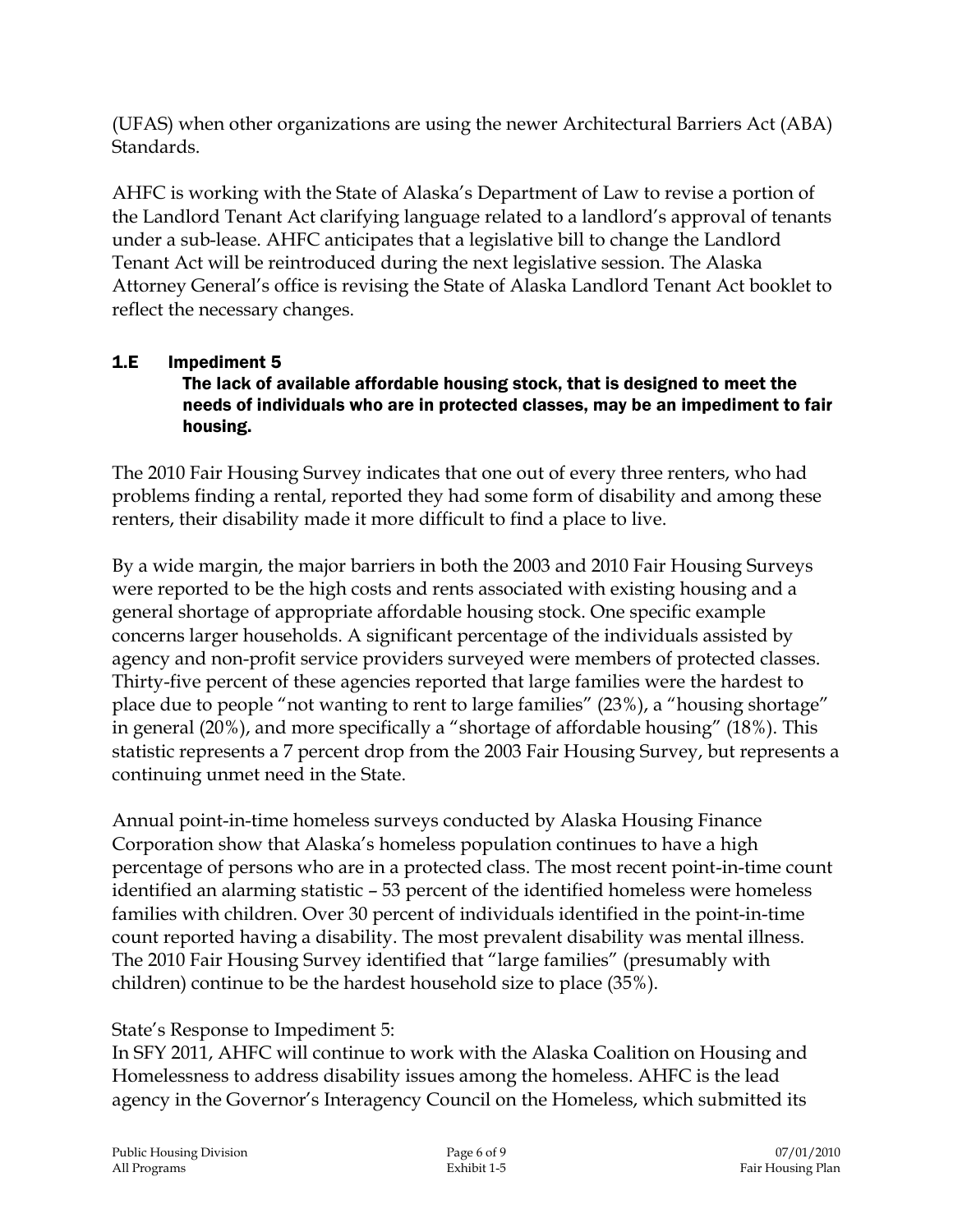plan to the Governor in early 2006. As an outgrowth to the plan, AHFC is examining the means to provide case management services to previously homeless families or those recently housed through an AHFC assisted housing program (Special Needs Housing Grant Program). This strategy is being discussed in concert with the Municipality of Anchorage and the Alaska Mental Health Trust Authority. The Homeless Prevention and Rapid Re-housing Program (HPRP), funded through the American Recovery and Reinvestment Act (ARRA), provided additional resources for the homeless service provision.

AHFC continues to offer bonus points in its GOAL Rating and Award Criteria Plan for projects which serve special needs populations, including homeless persons and to projects that include three or more bedroom units to accommodate larger families. The Public Housing Division continues to offer its highest admissions preference points to families experiencing domestic violence, the homeless, and those living in substandard housing. More recently, AHFC amended its homeless definition to include families with children who receive school-based McKinney/Vento homeless assistance benefits if documented by an Alaskan school district.

The Public Housing Division continues to offer information about fair housing in its Housing Choice Voucher 'briefing book.' The fall 2009 staff training included an update on fair housing and reasonable accommodations.

During the SFY2011-2015 Five-Year Plan period, AHFC will continue to review impediments to fair housing and respond to alleviate them as indicated.

## 2. Affirmatively Furthering Fair Housing

AHFC conducts many activities which affirmatively further fair housing:

- Through its Planning and Program Development Department, AHFC provides information to developers and project sponsors on how to comply with accessibility guidelines. AHFC administers the Low Income Housing Tax Credit program, NSP, HPRP, ESG, and HOME grants. In its distribution of tax credits, extra points are awarded for projects that develop accessible units. HOME funding automatically requires the minimum of 5 percent accessible and 2 percent site and sound unit thresholds. These programs have adopted 504 requirements as the accessibility standard.
- $\triangleright$  All AHFC Grant Agreements across the state have requirements to affirmatively further fair housing. Development projects require affirmative marketing plans to be submitted to the Internal Audit Department.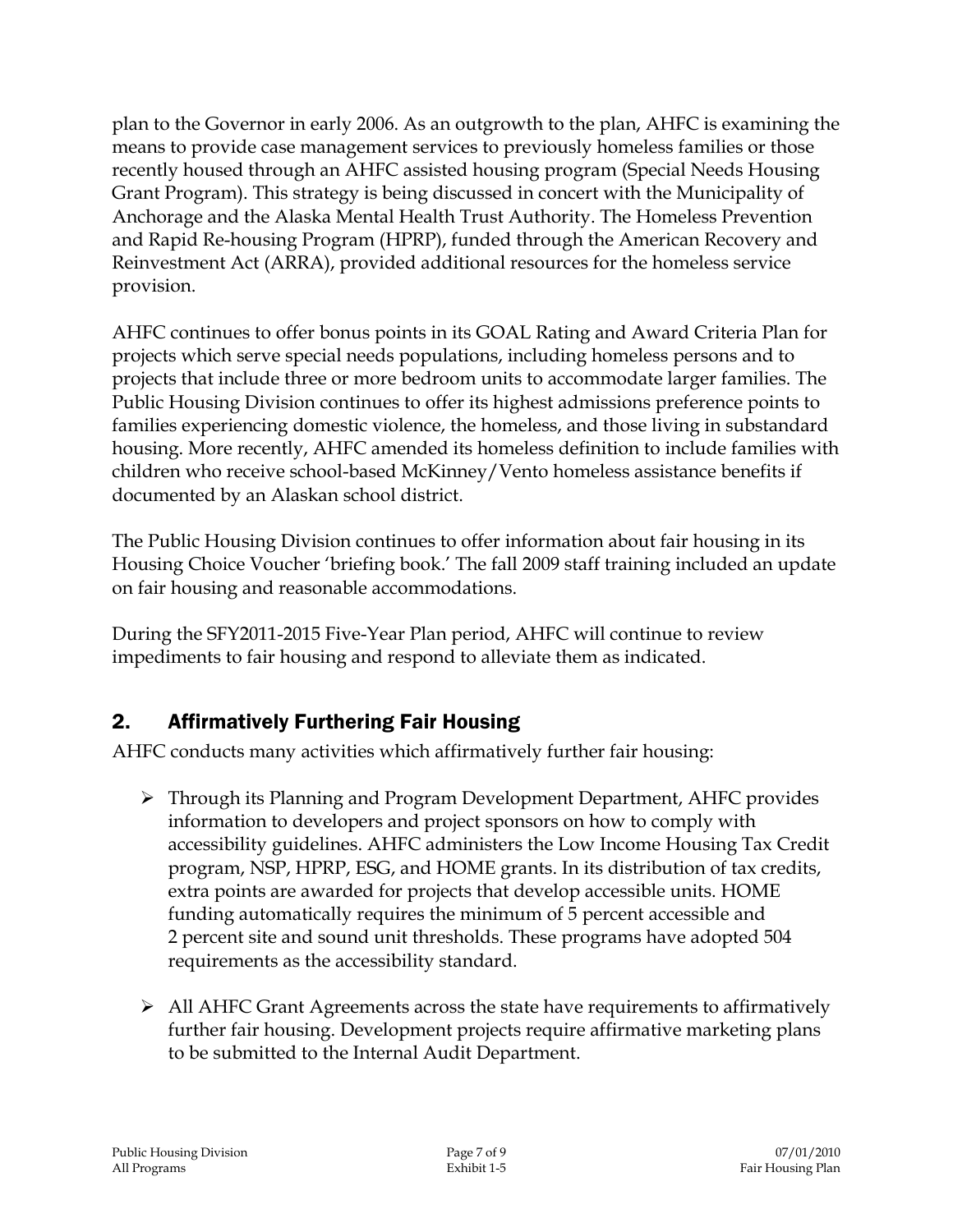- $\triangleright$  AHFC displays the appropriate signage at all of its properties and on all correspondence indicating that it abides by laws governing Fair Housing and Section 504.
- AHFC offers Fair Housing/Section 504 Training to a broad sector of the community on an annual basis. On at least an annual basis, AHFC provides statewide staff training on both fair housing and Section 504 reasonable accommodations.
- AHFC ensures that each and every assisted housing applicant and participant receives the brochure, "Equal Opportunity for All" and a copy of how a person with disabilities can apply for reasonable accommodation.
- $\triangleright$  AHFC's Public Housing Division has a designated 504 Coordinator on its staff, responsible for among other things, decisions on accommodation requests, training, and technical assistance.
- $\triangleright$  Compliance with Fair Housing requirements is monitored through the AHFC Internal Audit's Compliance Department and through the Planning Department through a periodic Grantee On-Site or Desk Monitoring Review.
- During February/March 2010 AHFC funded a statewide market research survey to assess impediments to fair housing among landlords, service providers, realtor/lenders, and renters. The data gathered will help frame subsequent community-wide trainings on discrimination in the housing marketplace.
- $\triangleright$  A review of PIC data from the Public Housing Division on public housing tenant characteristics reveals that minorities are served in greater proportion to their respective numbers in the general population; the number of families whose head or spouse is a person with disabilities is nearly 30 percent of the entire public housing portfolio. In February of 2010, outside of the Municipality of Anchorage, nearly 50 percent of the housing choice voucher families included one or more individuals in the household who experienced permanent disabilities.

Activities that promote fair housing and fair housing choice are outlined below:

 Following HUD guidelines, AHFC conducted a review of the number of contacts with Limited English Proficiency individuals and other pertinent data. None of the thresholds were met requiring written translation of documents. For oral translation, AHFC relies on a local professional assistance or use of a 24/7 phone translation service that is on retainer for corporate-wide use.